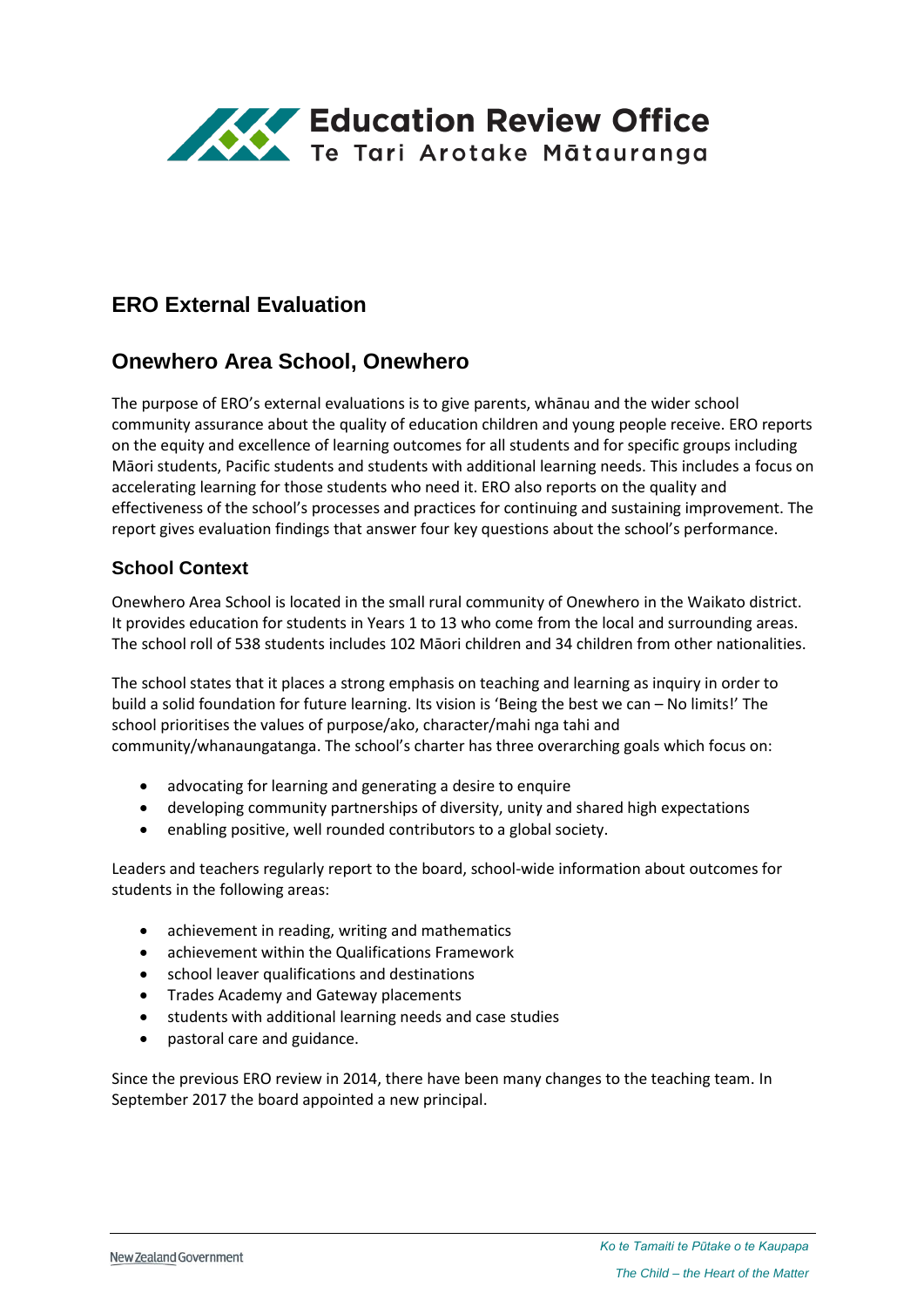## **Evaluation Findings**

### **1 Equity and excellence – valued outcomes for students**

### **1.1 How well is the school achieving equitable and excellent outcomes for all its students?**

The school is not achieving equitable and excellent outcomes for all of its students.

The school's achievement data from 2014 to 2016 shows the majority of students are achieving at or above expected levels in reading, writing and mathematics. There has been significant improvement in Māori student achievement in reading and writing over the past three years and improvement is also evident in mathematics. Disparity between Māori and Pākehā remains in reading and mathematics. The number of boys achieving at or above the standards in reading and writing has increased, but there is still significant disparity with girls in writing.

The school is gathering achievement data for students in Years 9 to 10 but is not yet analysing the data to show how well equitable outcomes for all are being achieved.

Achievement data for all students in 2016 shows that National Certificates of Educational Achievement (NCEA) results are comparable to national comparisons in Level 1 and University Entrance (UE), but below national comparisons in Level 2 and Level 3.

NCEA data over the past three years shows that Māori student achievement has decreased over time at Level 1 and there is growing disparity with the achievement of Pākehā students. The disparity trend between Māori and Pākehā students is also reflected in the data on students leaving school with NCEA Level 2.

The retention of Māori students to senior levels has increased.

The proportion of boys achieving Levels 1 and 2 NCEA has decreased over time and in 2016 there is a significant disparity with girls at Level 1. In 2016, boys achieved at higher levels than girls in Level 2 and University Entrance.

#### **1.2 How effectively does this school respond to those Māori and other students whose learning and achievement need acceleration?**

The school is not responding well to all Māori and other students whose learning and achievement need acceleration.

The school can show accelerated progress for some at risk learners, including Māori students in Years 1-8 in reading, writing and mathematics.

The school has not yet analysed Year 9 to 10 student achievement data to show accelerated outcomes.

In 2017 the school has identified at-risk learners in Years 11, 12 and 13. A significant majority of these learners has accelerated learning and gained NCEA qualifications throughout the year.

Longitudinal data over a four year period shows that some targeted students (including Māori students) who were below the standards in reading writing and mathematics, made accelerated progress to achieve Level 1 and be on track for Level 2 NCEA.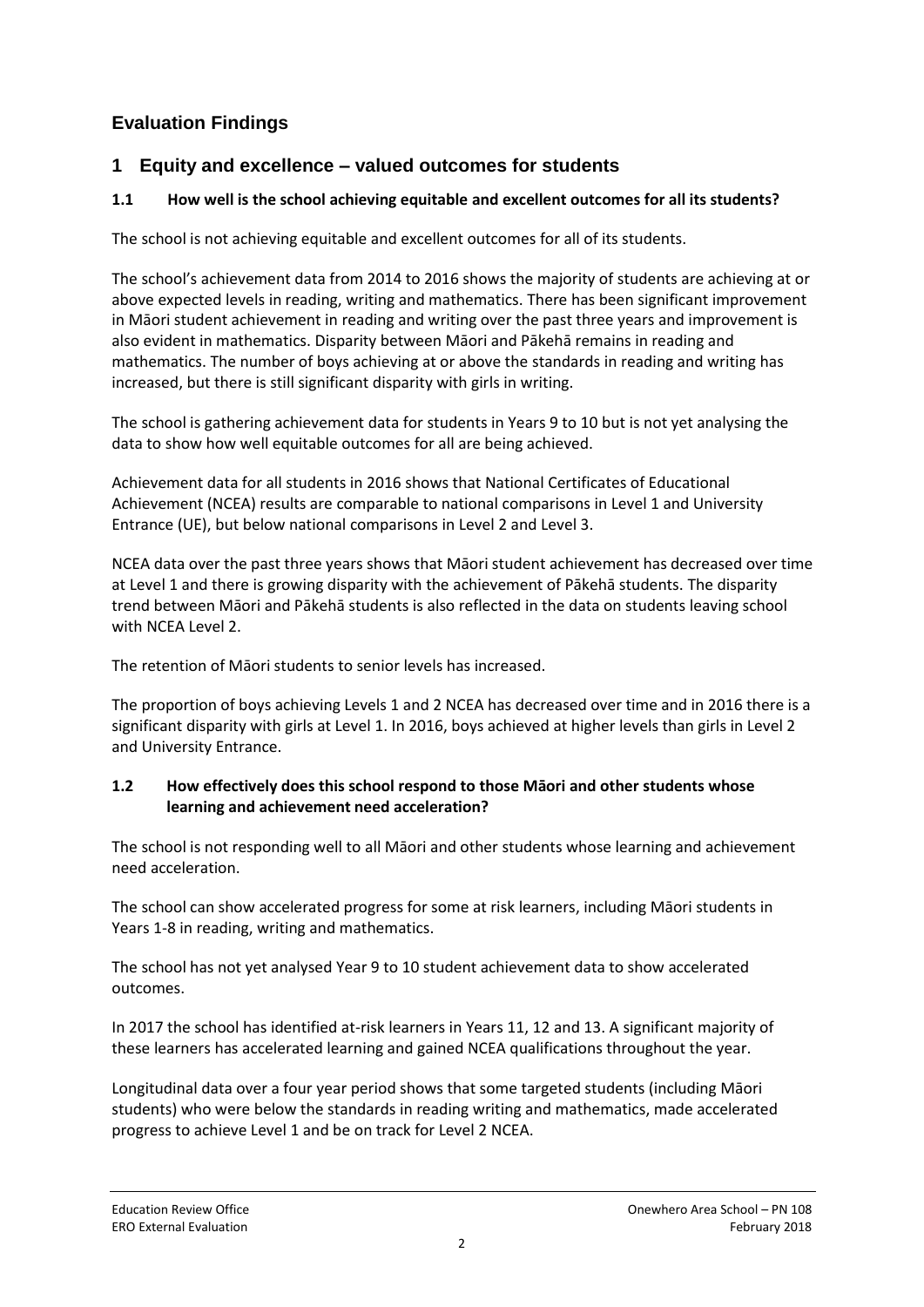### **2 School conditions for equity and excellence**

#### **2.1 What school processes and practices are effective in enabling achievement of equity and excellence?**

Leaders carry out effective internal evaluation practices. They review the effectiveness of programmes and strategies to meet the learning needs of students. Leaders have carried out useful case studies on individuals and groups of students, providing rich qualitative information to inform decision making. They are regularly tracking and monitoring the progress of individual students across the school. The newly appointed principal has a clear vision for school development and strengthening a cohesive approach to school-wide practices.

The school has a highly supportive culture for learning. There is a family atmosphere and positive and respectful relationships between teachers and students are evident. Teachers are focused on identifying students at risk of not achieving and encouraging them in their learning. Professional learning and development has supported teachers to make reliable judgements in relation to the standards and collaborative moderation across the school is supporting the reliability of data. Special education programmes support children with additional learning needs.

Curriculum design enables students to experience success. New school vision and values have been developed through consultation with the community. Māori students are affirmed in their culture through participation in te reo and tikanga cultural practices. There are flexible pathways to future employment and ongoing education for senior students. Students benefit from a personalised approach to supporting their learning.

The board is providing effective governance. Trustees undertake regular policy review and review of governance practices. The appointment of Māori representatives has supported a strategic focus on culturally responsive practices. Since the last ERO review, the board has improved relationships with local iwi and the Māori community through consultation with whānau and hui celebrating Māori student success. The board follows clear procedures and seeks external advice in order to act and respond appropriately to governance matters as they arise.

#### **2.2 What further developments are needed in school processes and practices for achievement of equity and excellence?**

The management and use of school-wide achievement information requires strengthening. Assessment practices need to be reviewed to ensure consistency and alignment with curriculum levels and NCEA. Faculty reports need to show clear analysis of achievement data for year level cohorts and gender and ethnic groups.

There is a need to develop a strategic and aligned approach to raising student achievement across the school. Achievement targets, including all students at-risk of not achieving, are not specified in the charter. Professional learning and development needs to focus on targets and strategies to support at-risk learners. The performance management system needs to be fully implemented to further develop teacher capability to accelerate students' learning needs.

Whole school expectations for teaching and learning need documenting.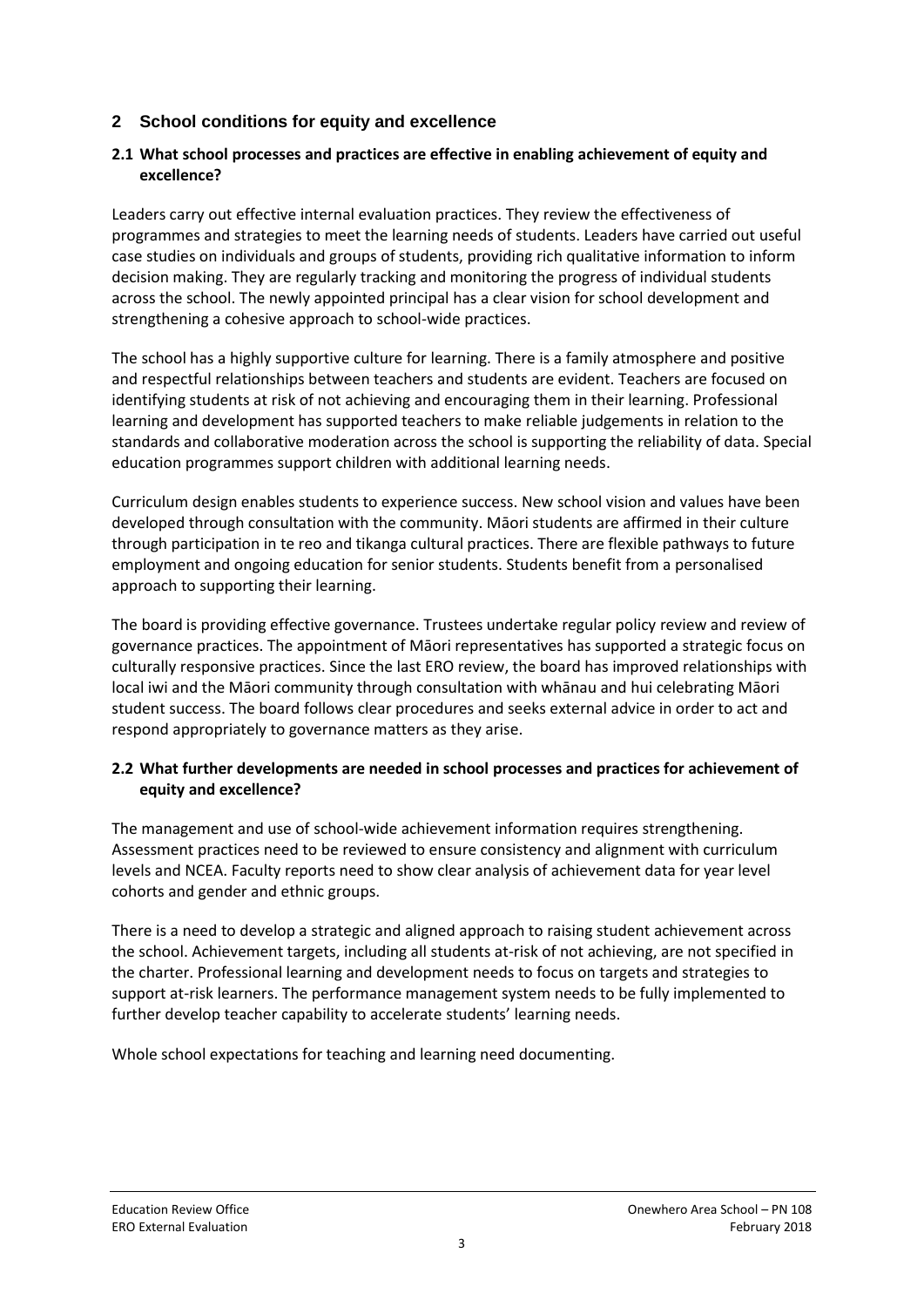Priority should be given to:

- developing student ownership, engagement and understanding of their learning and next steps consistently across the school
- enhancing communication and partnerships for learning with parents and whānau
- **•** strengthening academic counselling for senior students
- developing sustainable and embedded school practices and programmes.

## **3 Board assurance on legal requirements**

Before the review, the board and principal of the school completed the ERO board assurance statement and self-audit checklists. In these documents they attested that they had taken all reasonable steps to meet their legislative obligations related to the following:

- board administration
- curriculum
- management of health, safety and welfare
- personnel management
- finance
- asset management.

During the review, ERO checked the following items because they have a potentially high impact on student safety and wellbeing:

- emotional safety of students (including prevention of bullying and sexual harassment)
- physical safety of students
- teacher registration and certification
- processes for appointing staff
- stand down, suspension, expulsion and exclusion of students
- attendance
- school policies in relation to meeting the requirements of the Vulnerable Children Act 2014.

#### **Provision for international students**

The school is a signatory to the *Education (Pastoral Care of International Students) Code of Practice 2016* (the Code) established under section 238F of the Education Act 1989. The school has attested that it complies with all aspects of the Code.

At the time of this review there were 21 international students attending the school. The school has effective systems and processes in place to support the pastoral care of international students. Students are well integrated into the school during their short term stays. They have many opportunities to share their culture with other students, develop positive relationships and experience schooling in New Zealand.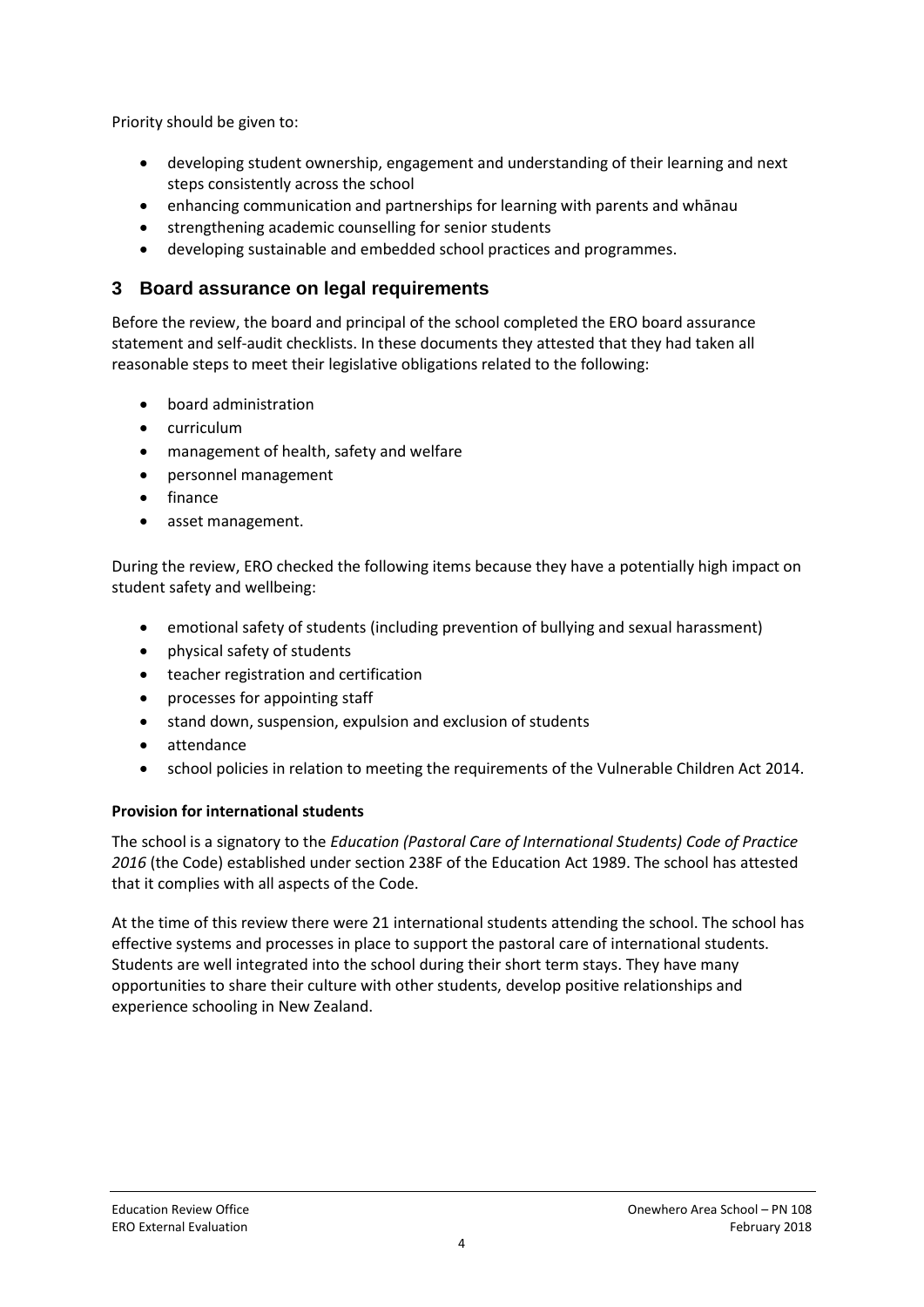## **4 Going forward**

### **Key strengths of the school**

For sustained improvement and future learner success, the school can draw on existing strengths in:

- internal evaluation practices that lead to school improvement
- a culture for learning that is caring and inclusive
- a responsive curriculum that is learner centred and builds future learning pathways
- informed governance that provides sound organisational conditions.

#### **Next steps**

For sustained improvement and future learner success, development priorities are in:

- leadership for learning to build collective capability in teaching and assessment practices
- improving outcomes for students to achieve equity for all groups (including Māori and boys)
- targeted planning to accelerate learning.

#### **ERO's next external evaluation process and timing**

ERO is likely to carry out the next external evaluation in three years.

l.<br>Ison

Lynda Pura-Watson Deputy Chief Review Officer Te Tai Miringa - Waikato / Bay of Plenty Region

19 February 2018